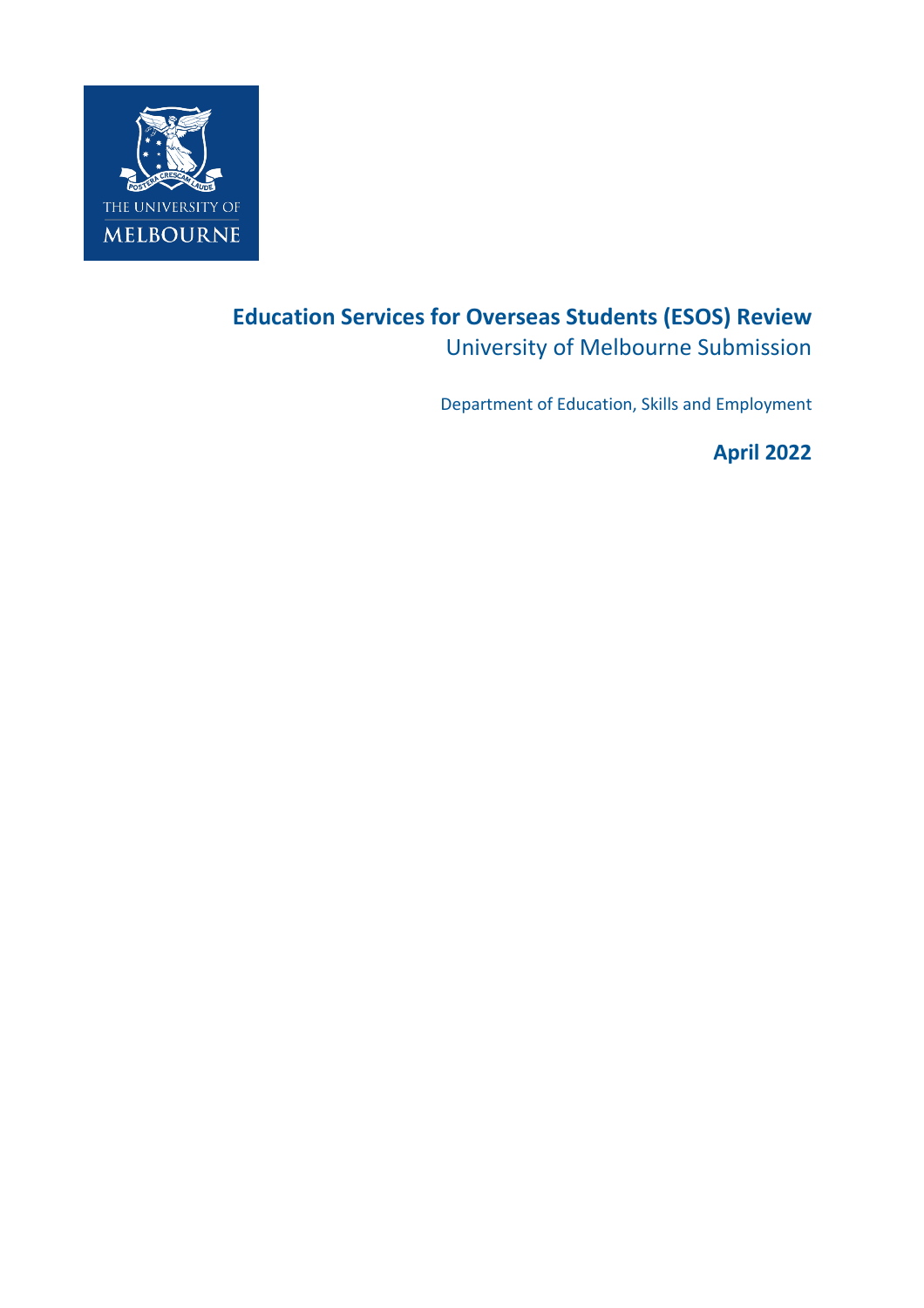# **Executive Summary**

The University of Melbourne welcomes the opportunity to respond to the Department of Education, Skills and Employment's "Education Services for Overseas Students (ESOS)" Review.

The ESOS Framework – consisting of the ESOS Act and associated instruments – plays a key role in protecting students who come to Australia to study and in safeguarding the reputation of Australia's international education sector. The Review of this Framework is timely. The pandemic has had a massive impact on the number of students coming to Australia to study, and on the delivery of course programs to international students. It is appropriate that the Framework be reviewed to ensure that it helps maintain Australia's reputation as a leading study destination, and that it remains fit-forpurpose in view of the different operating context post-COVID.

While we welcome the Review, we are concerned that elements of the Discussion Paper address matters that fall outside of the remit of the ESOS Framework. One of the issues for consideration raised in the Discussion Paper is 'expansion and diversification' of the international sector: something which the Government has elsewhere identified as one of its priorities for the university sector. While ready to work with the Government to help advance this aim, the primary role of the ESOS Framework is to protect the interests of international students and the sector's reputation, not to diversify Australia's intake of students. Similarly, the ESOS Framework is not intended to achieve broader policy aims such as an alignment between international enrolments and Australia's labour shortages. The Review by definition should be limited to the Framework - its objectives and remit.

The following comments address each of the six issues for consideration identified in the Discussion Paper, along with a small number of additional issues. A key area for potential reform concerns the current restrictions on overseas students undertaking work-integrated learning activities while studying in Australia, and impediments to higher degree by research students pausing their candidature to take up an industry internship. These arrangements constrain the skills outcomes that Australian programs deliver for international students and diminish our competitiveness as a study destination. The Review provides an opportunity to address this.

The University would welcome the opportunity to further discussthese matters with the Government.

For further information, or to discuss the submission, Professor Michael Wesley, Deputy ViceChancellor (International) can be contacted at [dvc-international@unimelb.edu.au.](mailto:dvc-international@unimelb.edu.au)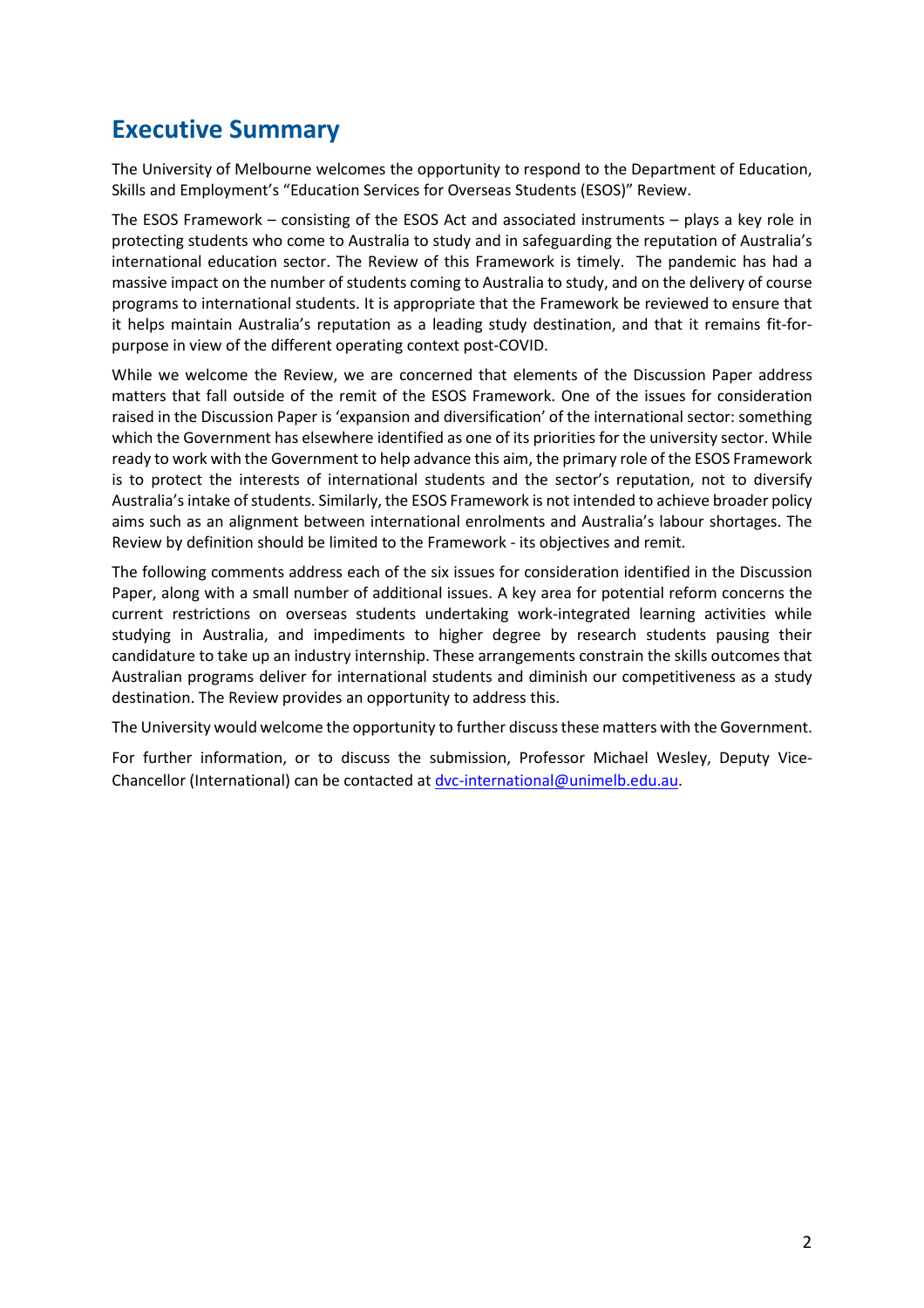# **Recommendations**

#### **Expansion and diversification**

The University of Melbourne recommends that the Australian Government:

- consider measures other than reform of the ESOS framework to help support international student diversification, including:
	- o designated education portfolio postings in target markets.
	- o support for labour-market analysis of relevant source countries.
	- o increasing the number of scholarships for inbound and outbound students.
- consider allowing greater flexibility for onshore international students to study more of their course online.

#### **Meeting skills needs and graduate workplace readiness**

The University of Melbourne recommends that the Australian Government:

- increase post-study work rights to an automatic four years for all Bachelor and postgraduate level graduates.
- aim for stability in the Skilled occupation list.
- amend the ESOS framework to exclude all WiL units from a student's maximum permitted work allocation of 40 hours per fortnight.
- amend the ESOS framework to extend the visa end-date by up to 12 months for international HDR students who pause their candidature to undertake an internship.

#### **Supporting the quality of third-party relationships**

The University of Melbourne recommends that the Australian Government:

- support informed decision-making and risk assessments concerning third-party relationships by improving access to data already available to Government on agent performance.
- require written agreements between institutions and agents to improve accountability and protection for students.

#### **Course transfers**

The University of Melbourne recommends that the Australian Government:

- ensure proper enforcement of the requirement for students to be released by the primary institution to facilitate a transfer within the restricted period.
- remove existing provisions for concurrent study enrolments.

#### **Written agreements**

The University of Melbourne recommends that the Australian Government ensure that any model agreements developed by the Government are **not** mandated but are made available for voluntary adoption.

#### **English language**

The University of Melbourne recommends that the Australian Government continue to monitor English language requirements through the TEQSA/ASQA audit process, rather than through the ESOS Framework.

#### **Additional issues**

The University of Melbourne recommends that the Australian Government:

- consider revisions to the use of 'study period' in specifying the requirements.
- permit institutions to provide advice to students relating to post study work visas.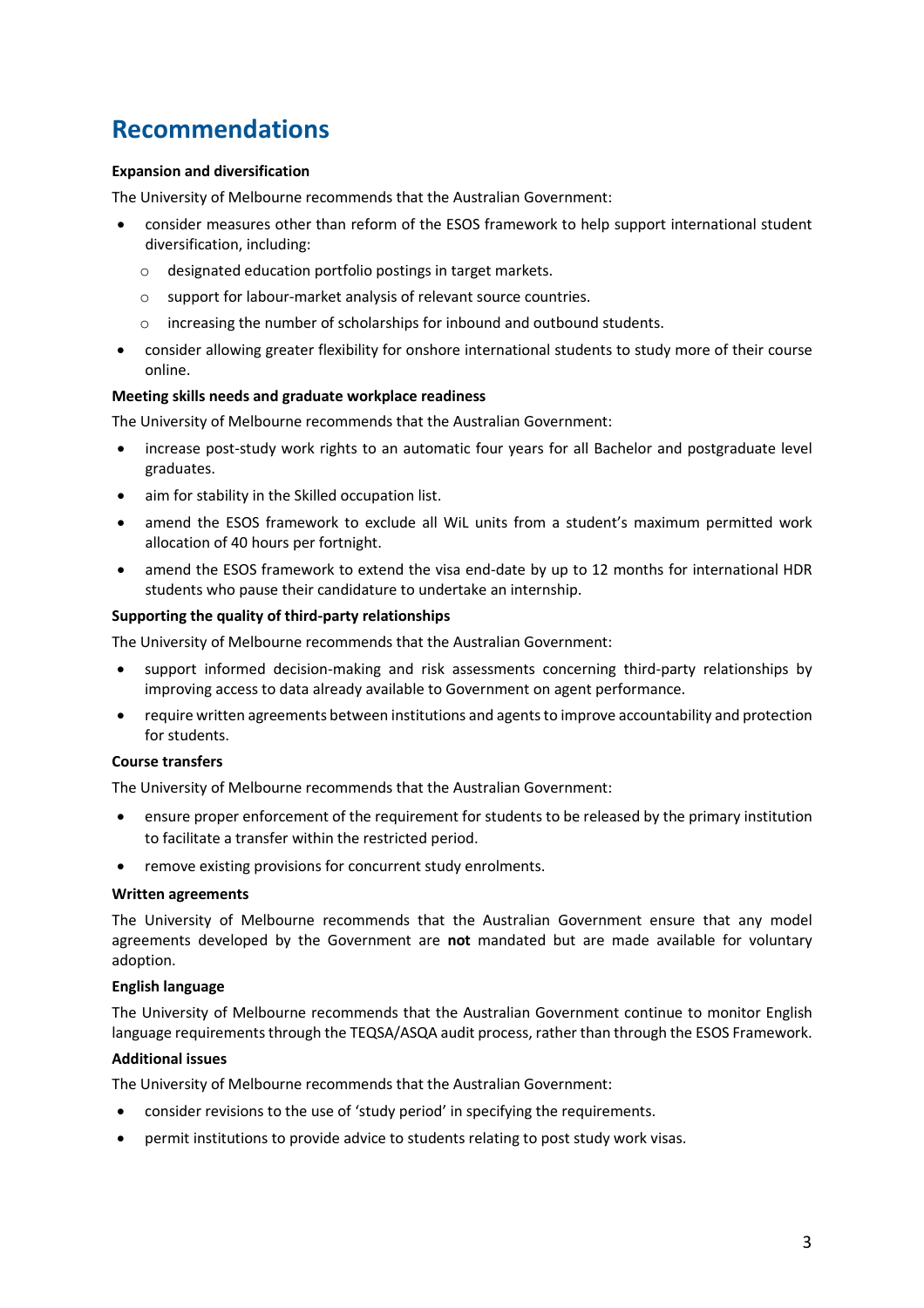# **Response to Consultation Paper**

# **Expansion and diversification**

The University of Melbourne supports the aim of diversifying Australia's international student intake, by seeking to cultivate demand from historically under-represented source countries. However, reforming the ESOS Act is not the most appropriate mechanism to encourage international student diversification. The purpose of the ESOS Act is to protect the interests of international students on student visas and to protect the reputation of Australia's education sector. While embracing a strategic objective to achieve a more diverse mix of international students, it is not the role of the ESOS Act to advance this objective.

Nor does the current ESOS framework represent a major barrier to diversification. As emphasised in the University's submission to DESE's recent 'International Student Diversity at Australian Universities' consultation<sup>[1](#page-3-0)</sup>, the challenges to diversification are largely market related. China and India contribute a large share of overseas enrolments at Australian universities because they are the source of much of the global demand for higher education. They each make up around 20 per cent of the world's population, and China's rapidly growing middle class is fuelling demand for places at Australia's globally recognised universities. Notwithstanding this point, there is an opportunity for the Australian Government to partner with universities to increase student numbers from currently underrepresented source countries. Rather than legislative reforms, Government-led measures may include designated education portfolio postings in target markets, support for labour-market analysis of relevant source countries, and an increase in scholarships for inbound and outbound students. These potential interventions are discussed in greater detail in the University's submission to the International Student Diversity consultation.

# *Online and offshore delivery*

The Discussion Paper identifies growth in online and offshore delivery as a potential source of greater diversity in Australia's international education sector, noting the rapid growth in online and offshore education in global terms and the relatively small contribution that online and offshore education makes to Australia's overseas enrolments. However, the Paper appears to conflate different cohorts of students with those who require visas to study, hence captured under the ESOS Act. The pandemic has required different forms of delivery for enrolled International students (with or applied for student visas). This has contributed to a blurring in language used. Students who study fully offshore programs through TNE should continue to be considered separately. Further work on definitions is required to provide suitable response to the extent of online and percentages of any offshore study for international students with student visas.

In relation to the amount of online study currently approved for students under the ESOS Act, Standard 8 sets out not more than one-third of the units can be online or distance learning:

8.19 A registered provider must **not deliver more than one-third of the units (or equivalent)** of a higher education or VET course by online or distance learning to an overseas student

8.20 A registered provider must ensure that in each compulsory study period for a course, the overseas student is studying **at least one unit that is not by distance or online learning**, unless the student is completing the last unit of their course (emphasis added).

We suggest that the Government consider a greater percentage than currently allowed for in Section 8. There may be a case for permanent changes that allow greater flexibility for onshore international students to study more of their course online. We note, however, that it is not clear how this would help to achieve greater diversification in Australia's student intake.

<span id="page-3-0"></span><sup>1</sup> [https://about.unimelb.edu.au/\\_\\_data/assets/pdf\\_file/0027/337761/UoM-Submission-International-Student-](https://about.unimelb.edu.au/__data/assets/pdf_file/0027/337761/UoM-Submission-International-Student-Diversity-at-Australian-Universities_Final.pdf)[Diversity-at-Australian-Universities\\_Final.pdf](https://about.unimelb.edu.au/__data/assets/pdf_file/0027/337761/UoM-Submission-International-Student-Diversity-at-Australian-Universities_Final.pdf)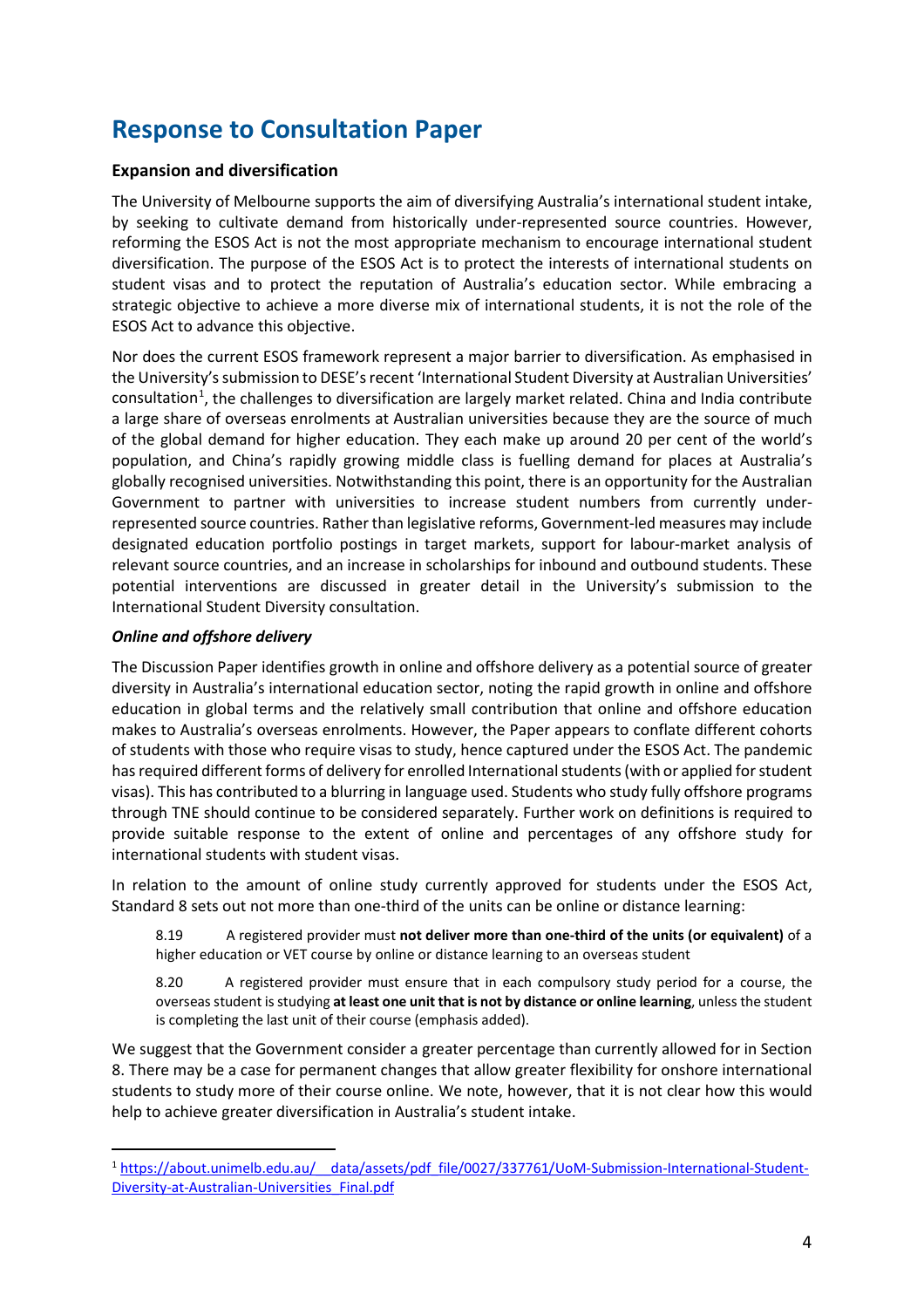In principle, the University welcomes Government-led initiatives to support providers seeking to expand programs delivered either offshore or wholly online. Even so, we note again that the ESOS Framework is of limited relevance here, since this framework applies to onshore students in possession of a visa. Potential policy interventions need to be considered in light of the current impediments to expanding growth in offshore and online education. The *[Australian Strategy for](https://www.dese.gov.au/australian-strategy-international-education-2021-2030/resources/australian-strategy-international-education-2021-2030)  [International Education: 2021 – 2030](https://www.dese.gov.au/australian-strategy-international-education-2021-2030/resources/australian-strategy-international-education-2021-2030)* flagged the possibility of post-study work rights for those students who are interested in an education from an Australian higher education provider, but who are unable to travel to Australia to take up an onshore offering. [2](#page-4-0) The University would welcome further discussion of measures that would assist the sector to capitalise on potential demand for programs delivered offshore or wholly online.

# **Recommendations**

The University of Melbourne recommends that the Australian Government:

- consider measures other than reform of the ESOS framework to help support international student diversification, including:
	- o designated education portfolio postings in target markets.
	- o support for labour-market analysis of relevant source countries.
	- o increasing the number of scholarships for inbound and outbound students.
- Consider allowing greater flexibility for onshore international students to study more of their course online.

# **Meeting skills needs and graduate workplace readiness**

The Discussion Paper notes that "there are limited incentives for international students to choose courses of study that align with Australian skills needs" and suggests that providing students with more information might help to attract students to fields facing skills shortages. It is important to note that the main reason that there is little incentive for students to enrol in courses that address Australia's skills needs is that most international students do not intend to remain in Australia after their studies. While there is a significant number who remain here following graduation, the majority are not seeking to do so. A 2018 report from the Treasury and Department of Home Affairs found that between 2000/01 and 2013/14, the share of onshore students that eventually transitioned to permanent residence was only around 16 per cent.<sup>[3](#page-4-1)</sup> Since most international students return to their home countries after completing their studies, Australia's skills needs are largely irrelevant to their study choices.

Notwithstanding this point, the Discussion Paper rightly recognises the contribution that international students make to Australia's workforce, either by working while studying or by remaining in Australia following graduation. There are opportunities to better capitalise on the potential contribution that international students make to Australia's skills mix, and to ensure that the learning outcomes promoted through work-based learning are available to international students. We identify policy reforms relating to post-study work rights, to work-integrated learning, to internships for HDR students, and to the rules on the provision of visa advice, each of which would improve the skills outcomes delivered by Australia's international education sector and add to Australia's attractiveness as a study destination.

<span id="page-4-0"></span><sup>2</sup> See p.20.

<span id="page-4-1"></span><sup>3</sup> *Shaping a Nation: Poplulation growth and immigration over time*, p.21. <https://research.treasury.gov.au/external-paper/shaping-a-nation>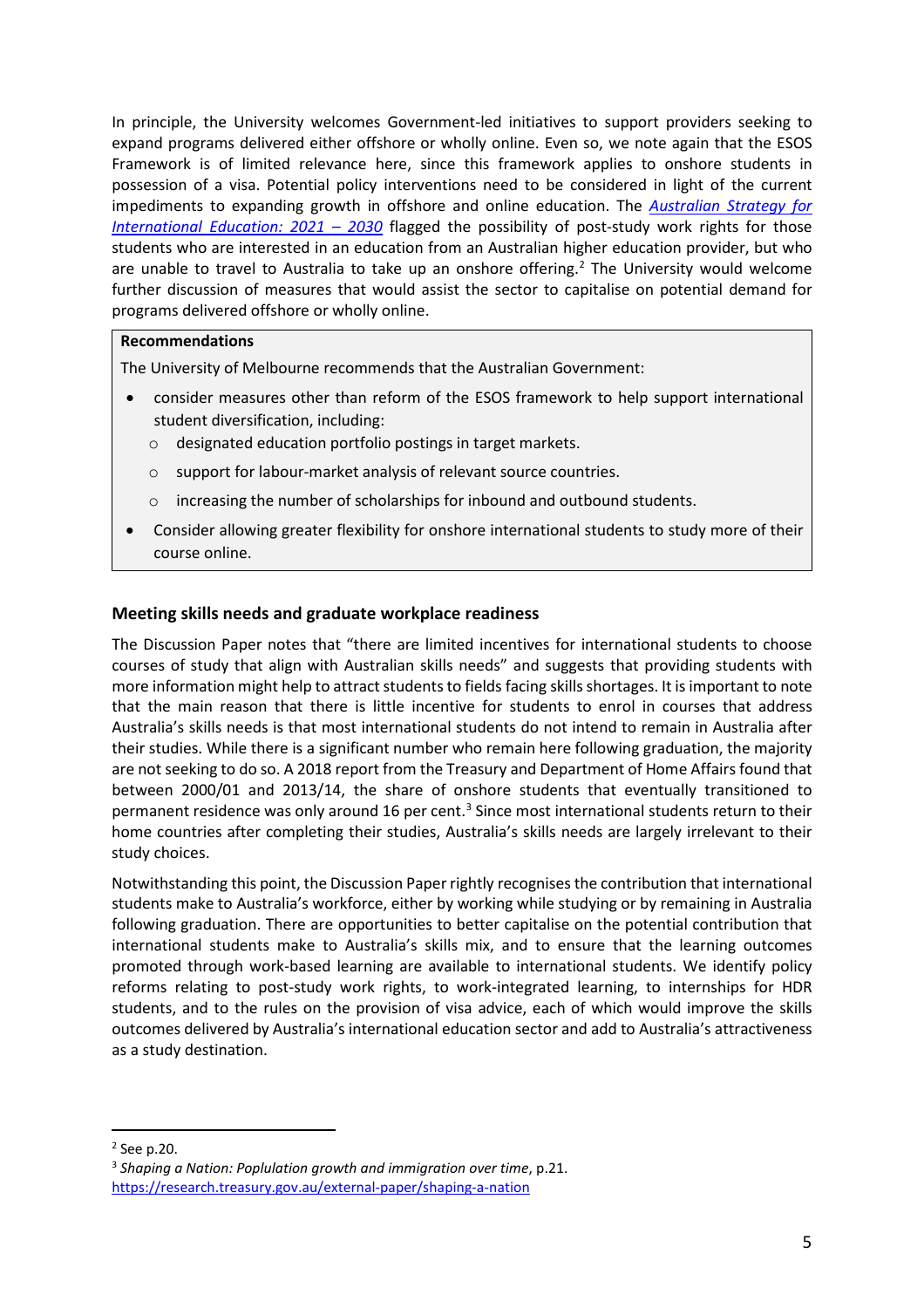# *Post-study work rights*

The *Australian Strategy for International Education 2021-2030* included a commitment to increase the length of temporary graduate visas from two to three years for Masters by coursework students, along with a suite of other measures that expand the work rights for higher education and vocational education students. While this is a welcome change, there is a case for further expanding post-study work rights, to help address the labour shortages and to add to Australia's competitiveness as a destination for international students. Consideration should be given to increasing post-study work rights to an automatic four years for all Bachelor and postgraduate level graduates.

We also recognise the role that Australia's Skilled occupation list plays in managing the intake of migrants intended to meet gaps in Australia's labour market, and in influencing the decisions of prospective international students. While it is of course necessary to review and update the list in response to changing market conditions, a level of stability in the list is desirable. Australia's attractiveness as a destination for international students will be undermined where there is little confidence that currently listed occupations will remain on the list in subsequent years.

# *Work-integrated Learning*

Although currently there is greater flexibility, the upper limit of 40 hours' work per fortnight for visa holders impacts the extent to which they can undertake work-integrated learning opportunities as part of their study program. While WiL units that are core subjects within the student's degree are not counted as part of the student's 40 hours per fortnight, elective WiL units are counted. As the Discussion Paper indicates, this regulatory constraint stands in the way of valuable WiL opportunities for international students. Regardless of whether WiL units are undertaken as an elective or as a core unit, there is clear evidence that they deliver considerable benefits to the relevant students. Preventing international students from engaging in WiL by including the relevant activity in the number of hours that a student works effectively limits the learning outcomes delivered by Australian degree programs. It also limits the contribution that international students make to meeting Australia's skills needs, noting that some students will choose to forego paid work in order to enrol in WiL units. We also recommend that grants to support WiL should be permitted and should not be included as "income" for tax purposes.

# *Internships for HDR students*

The ESOS Framework prevents many international higher degree by research (HDR) students from taking up internship opportunities within their PhD or Masters program. Visas for HDR students provide a time-based allocation for students to complete their qualification. The visa settings do not allow for students to pause their candidature (and extend the end-date of their visa) to take up an internship in industry or another external organisation.

This is a significant flaw in the visa settings. The Australian Government has recently made a series of policy interventions intended to increase the number of research students undertaking internships with industry, including [changes](https://www.dese.gov.au/research-block-grants/resources/growing-industry-internships-research-phd-students-through-research-training-program-implementation) to the Research Training Program allocation formula that aim to incentivise universities to place more PhD students in industry internships, and the inclusion of HDR students undertaking internships as one of the metrics in the new [National Priorities and Industry](https://www.dese.gov.au/job-ready/npilf)  [Linkages Fund](https://www.dese.gov.au/job-ready/npilf) (NPILF) program. While industry-embedded internships help to facilitate knowledgetransfer and to utilise the skills delivered by Australia's research training system, these benefits are effectively forfeited for HDR students, who make up roughly 37 per cent of total HDR enrolments.<sup>[4](#page-5-0)</sup> This can be addressed by extending the visa end-date by up to 12 months for international HDR students who pause their candidature to undertake an internship.

<span id="page-5-0"></span><sup>4</sup> Department of Education, Skills and Employment, *Higher Education Statistics* (U-Cube). <http://highereducationstatistics.education.gov.au/>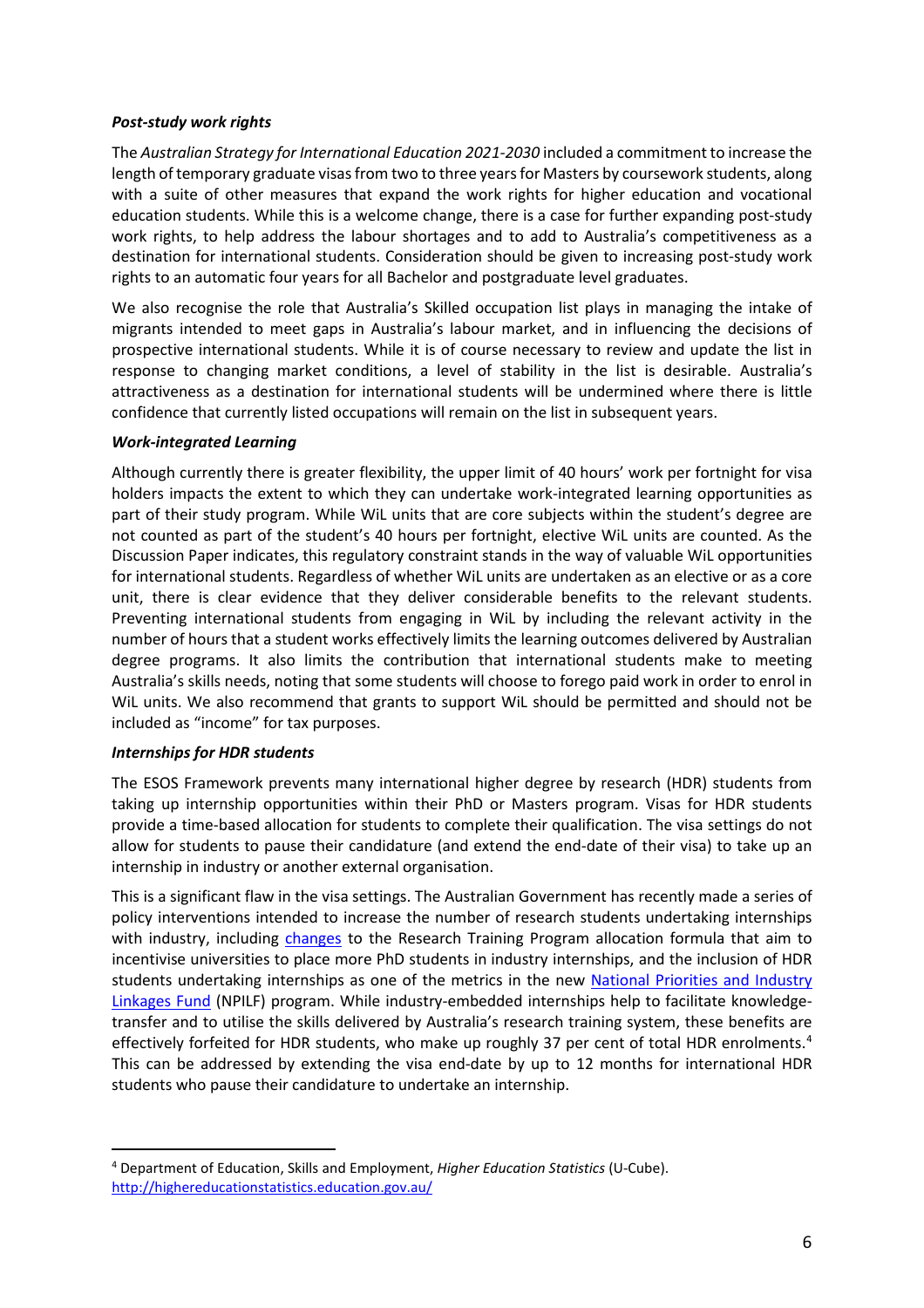## **Recommendations**

The University of Melbourne recommends that the Australian Government:

- increase post-study work rights to an automatic four years for all Bachelor and postgraduate level graduates.
- aim for stability in the Skilled occupation list.
- amend the ESOS framework to exclude all WiL units from a student's maximum permitted work allocation of 40 hours per fortnight.
- amend the ESOS framework to extend the visa end-date by up to 12 months for international HDR students who pause their candidature to undertake an internship.

# **Supporting the quality of third-party relationships**

The University of Melbourne broadly supports the comments made in the Universities Australia submission relating to third-party relationships. Australia's higher education providers have well established frameworks for managing relationships with agents, including extensive mechanisms in place to monitor agent performance. Institutions that use agents should expect to invest in compliance activities: this is part of the cost of recruiting international students. Having said this, a considered approach is needed in the context of potential new regulations. There is a risk that this will impose additional administrative costs on the sector without improving outcomes for students.

Government efforts to support quality relationships between providers and agents should focus on transparency and improved access to data held by government. For example, while the 2017 ESOS reforms gave providers improved access to information on agent performance, access remains limited to data relating to agents with whom the relevant provider currently engages. The lack of access to performance data relating to agents engaged by other providers impedes informed decision-making and risk assessments concerning possible new third-party relationships. There is an opportunity for improved data collection and sharing through the Provider Registration and International Student Management System (PRISMS), covering agent performance and any identified offences committed by agents. Noting commercial considerations, the University does not support making this data publicly available.

It has been best practice in the sector for many years for institutions to have written agreements with all agents, even where the institution is approached directly by the agent. This should be a basic minimum requirement to protect students and to ensure institutions are taking responsibility for the actions of (their) agents.

### **Recommendations**

The University of Melbourne recommends that the Australian Government:

- support informed decision-making and risk assessments concerning third-party relationships by improving access to data already available to Government on agent performance.
- require written agreements between institutions and agents to improve accountability and protection for students.

# **Course transfers**

The requirement for students to be released by the primary institution to facilitate a transfer within the restricted period needs proper enforcement. While we recognise that flexibility for students is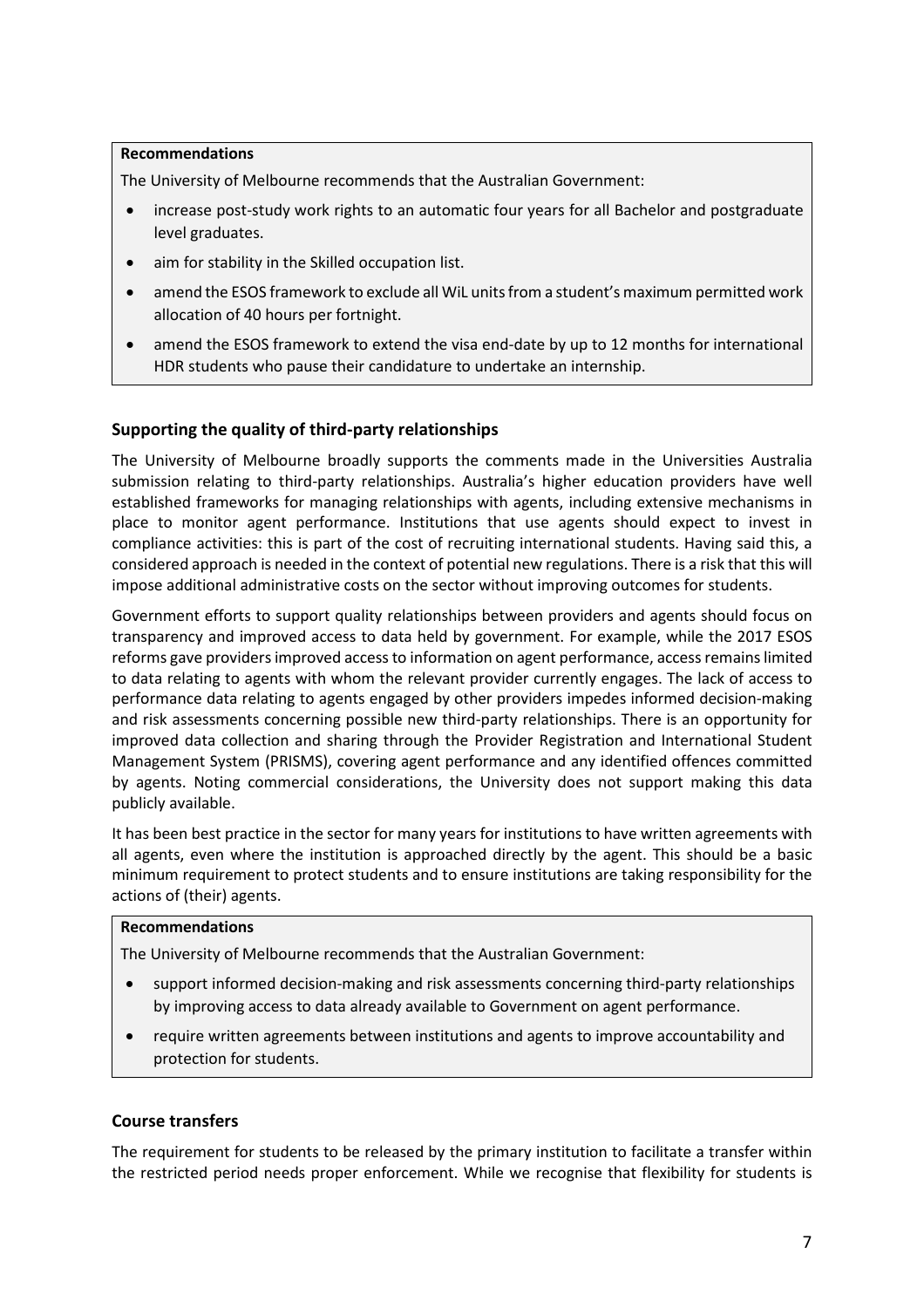important, allowing a new Confirmation of Enrolment (CoE) without a release from the primary institution undermines the intent of the ESOS Framework to prevent providers from actively recruiting students within the restricted period.

We also argue that the existing provisions for concurrent study enrolments should be removed. As indicated in the Discussion Paper, there is no clear rationale or need for concurrent study provisions within the current Framework.

### **Recommendations**

The University of Melbourne recommends that the Australian Government:

- ensure proper enforcement of the requirement for students to be released by the primary institution to facilitate a transfer within the restricted period.
- remove existing provisions for concurrent study enrolments.

# **Written agreements**

The University acknowledges the importance of written agreements in providing clarity to students and in giving effect to the student protections contained in the ESOS framework. The Discussion Paper notes that there are cases where written agreements fail to include information that is required under the National Code, and other cases where agreements contain clauses that are in breach of Australian Consumer Law. It raises possible model agreements as a means of improving the quality and consistency in the written agreements used in the sector.

The University of Melbourne supports the proposed development optional draft clauses or model written agreements. This will support the quality and consistency of these agreements, offer greater clarity to providers on the requirements under the National Code and Australian Consumer Law, and reduce the administrative costs for smaller providers in need of guidance in the drafting agreements.

However, we emphasise that any model agreements be made available for voluntary adoption rather than being made mandatory. This will allow for a balance between consistency in agreements offered across the sector and provider autonomy and flexibility. It is important to note that a significant degree of variation between providers is both inevitable and appropriate, given the differing institutional policies and services offered to students. Mandating agreements will impose an administrative burden on the sector and impede best practice where providers have independently developed template agreements that are fit-for-purpose.

### **Recommendations**

The University of Melbourne recommends that the Australian Government ensure that any model agreements developed by the Government are **not** mandated but are made available for voluntary adoption.

# **English language**

The University acknowledges concerns outlined in the Discussion Paper relating to the importance of students possessing the requisite English language skills to succeed in their intended program of study. While it is appropriate that institutions be accountable for ensuring that incoming students are sufficiently proficient in English, this should continue to be monitored as part of the TEQSA/ASQA audit process rather than through the ESOS Framework. This issue goes beyond international students, and therefore should be considered as part of the overall regulation of providers and their degree programs.